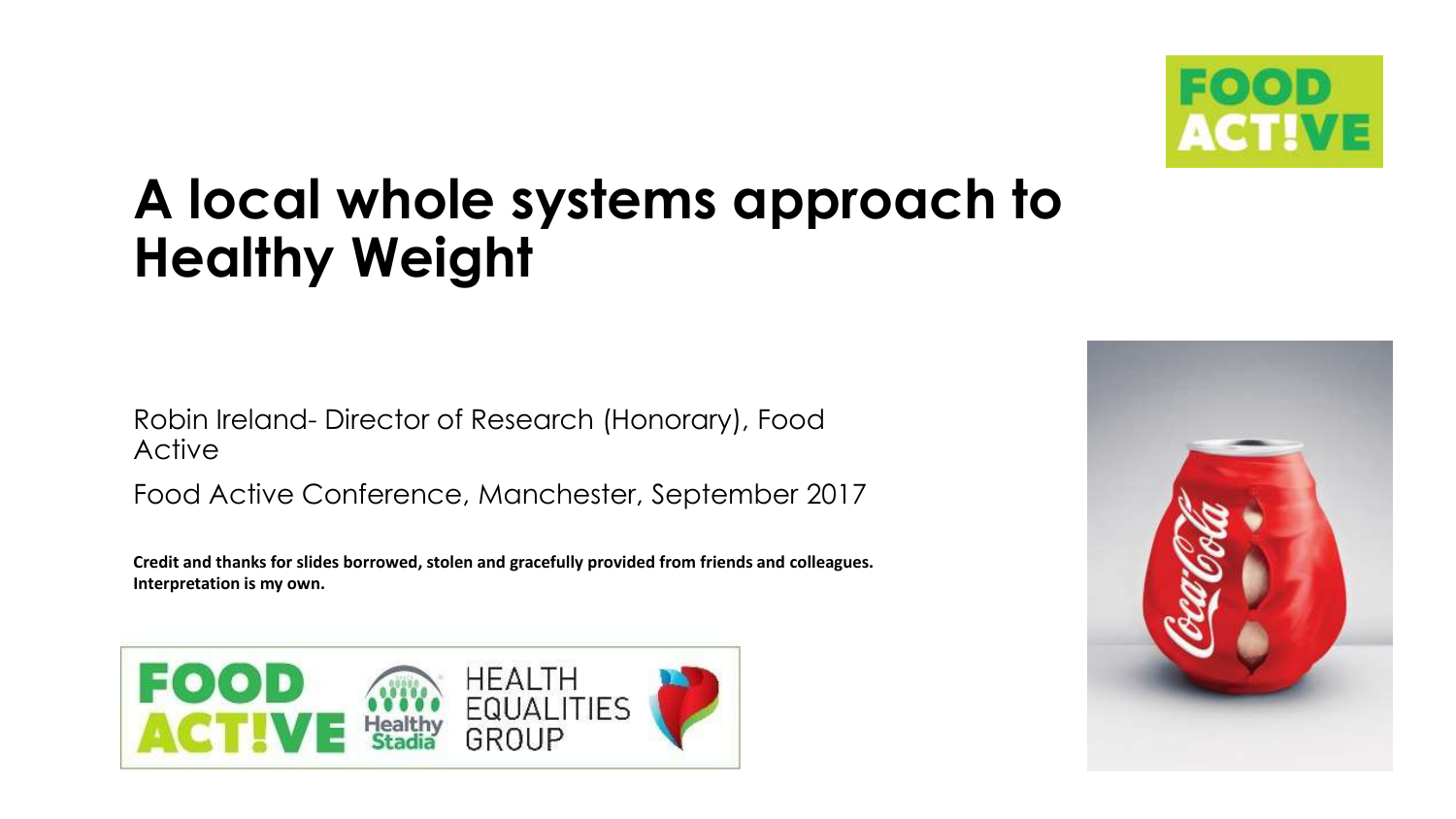

#### **Learning from tobacco control**

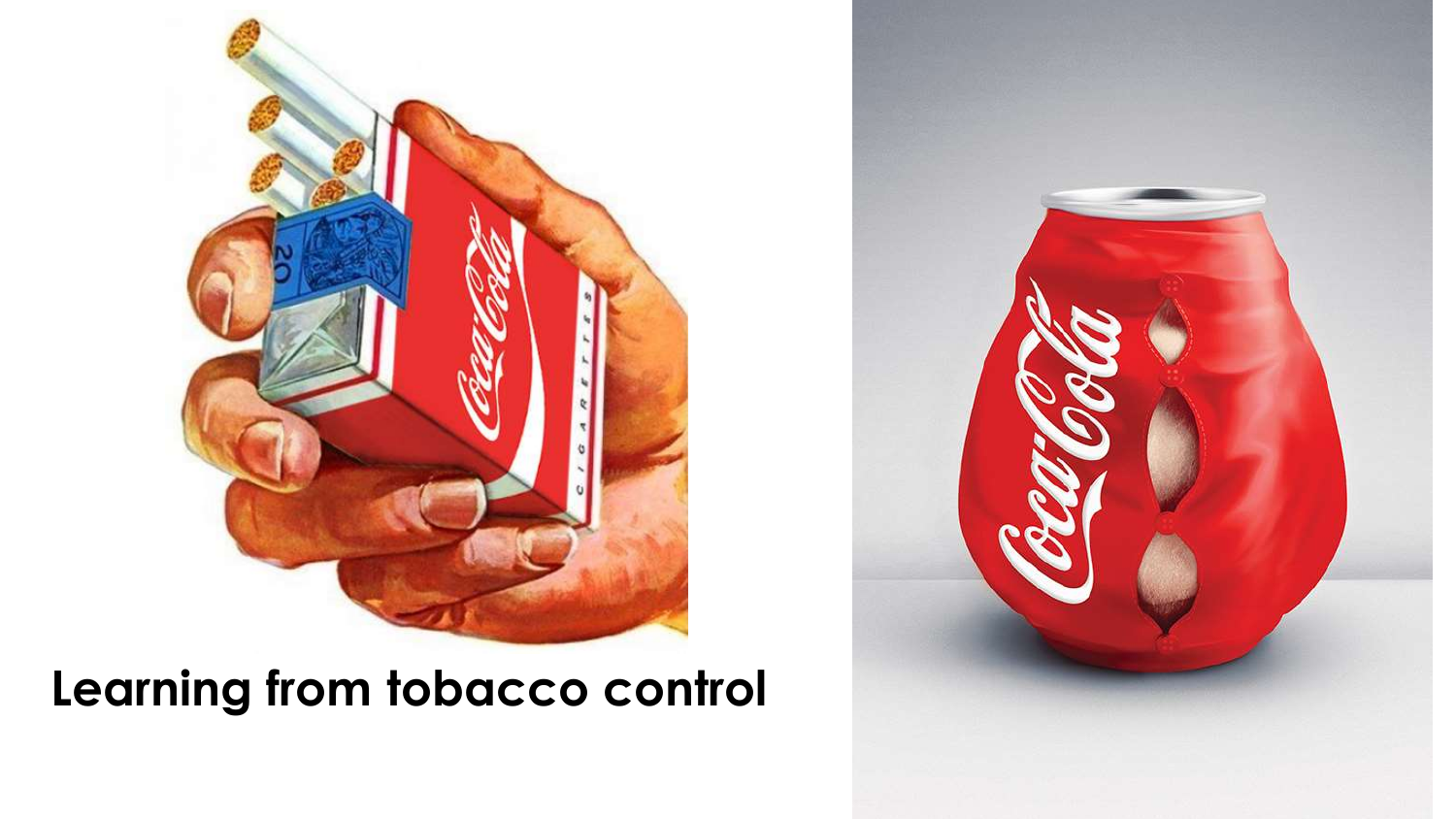#### **Tobacco Control**

"3As": Reduce:

**Affordability** filax, filtrice, Stop smuggling

**Acceptability** Advertising bans, SmokeFree Laws, PlainPacks

**Availability** Licensing retailers, Age checks



Thanks to Simon Capewell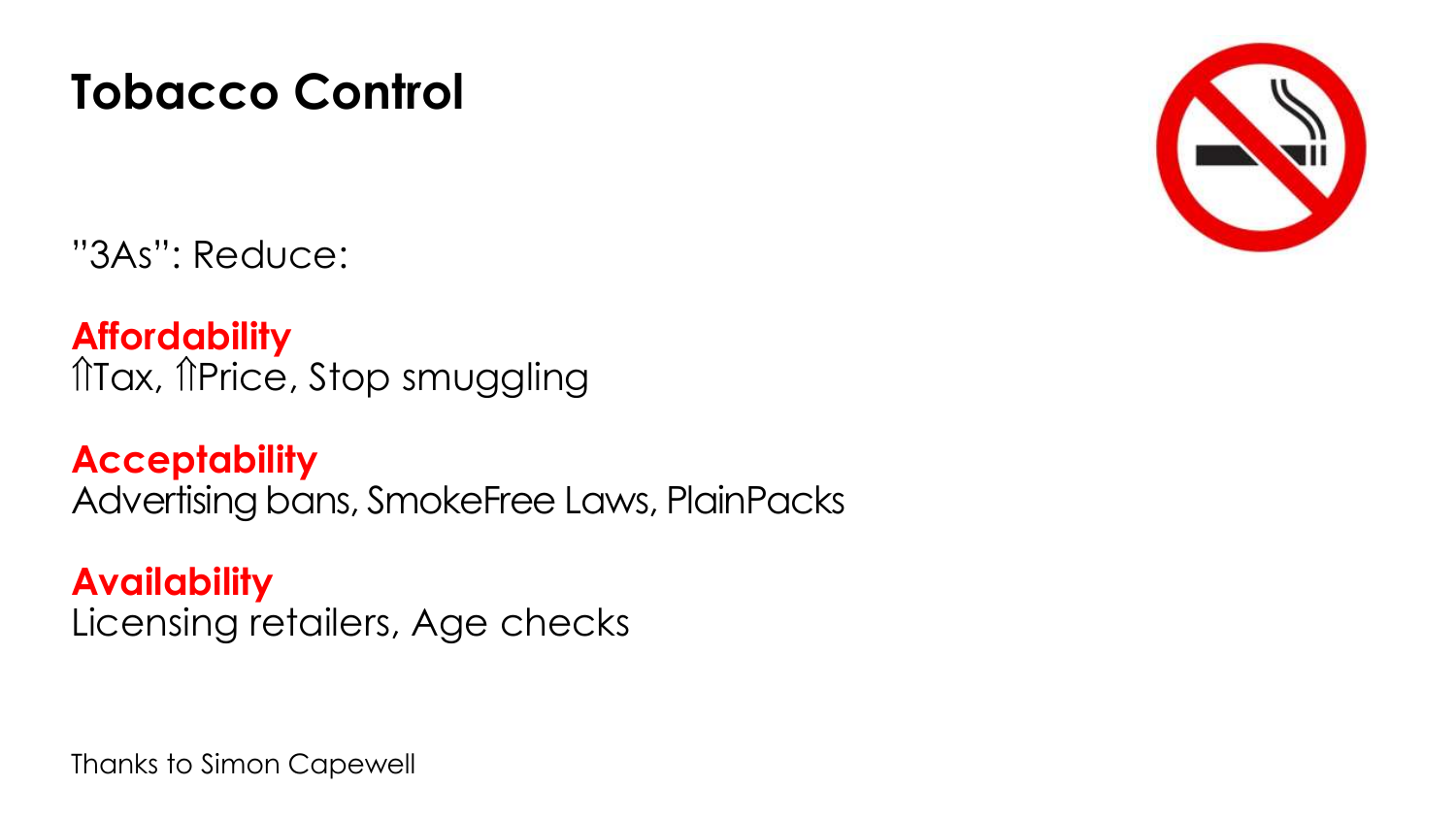## **Liverpool**

# **Liverpool**

# **Liverpool**

## **Liverpool**

**Local and regional campaigns and advocacy can lead to and/or support national action**

WWW.SMOKEFREELIVERPOOL.COM





Liverpool Friday

WWW.SMOKEFREELIVERPOOL.COM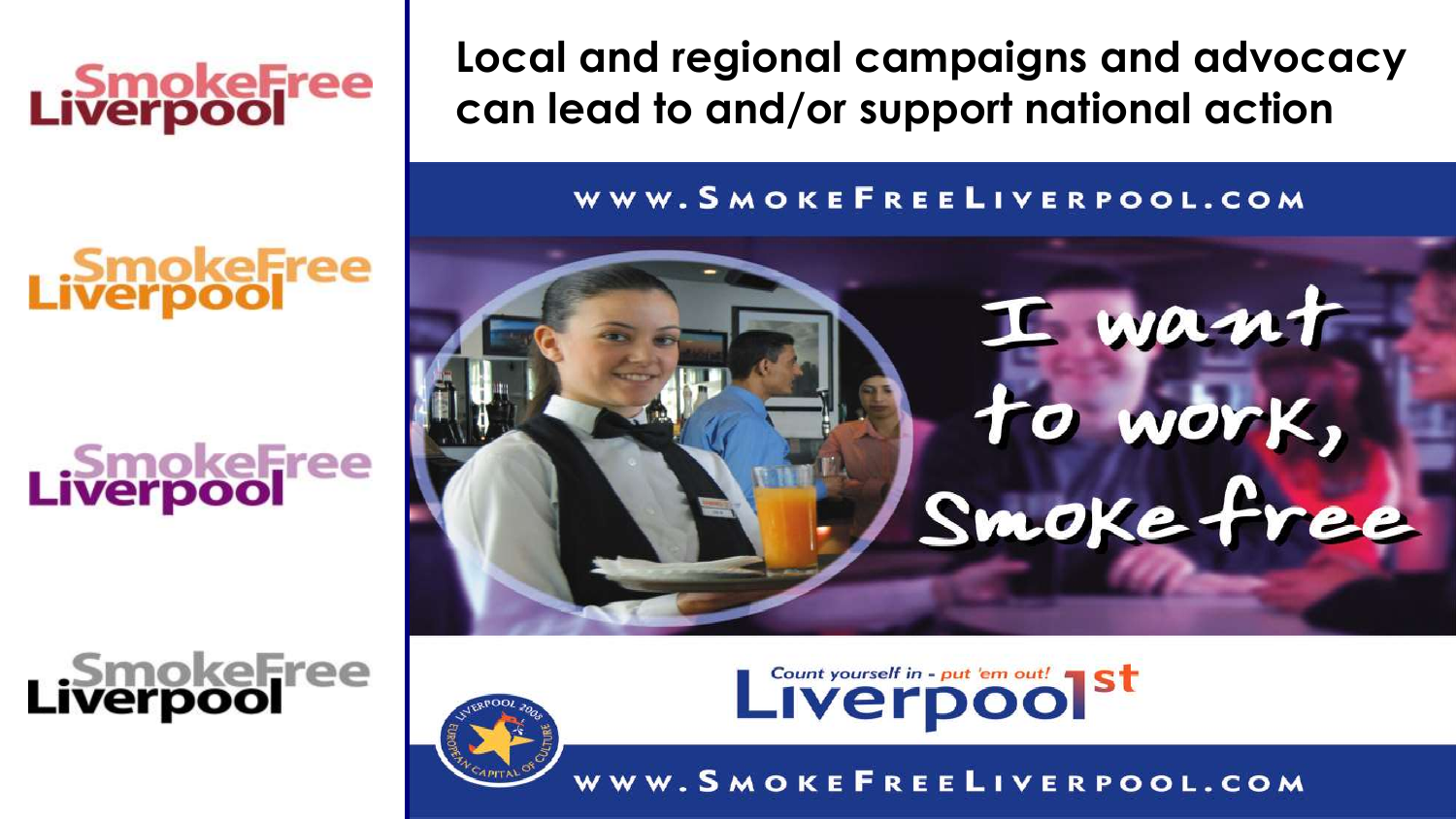

**A local authority led momentum taking a policy approach to addressing healthy weight in the North West**

August 2017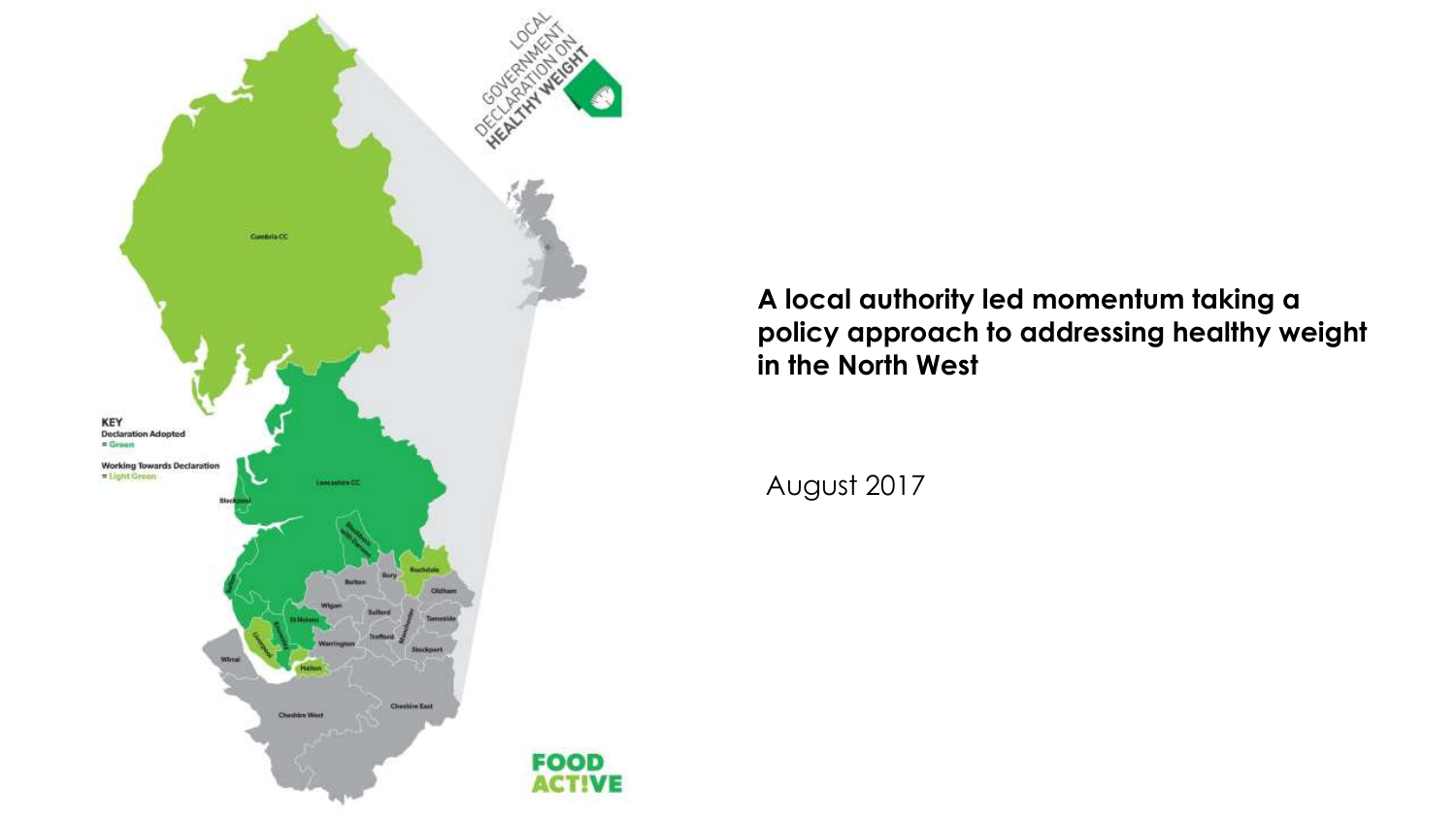#### **Timeline for Declarations on Healthy Weight in the NW**



January 2016 Adopted by Blackpool Council – first to adopt nationally May 2016 Adopted by St Helens Council December 2016 Adopted by Knowsley Council January 2017 Adopted by Lancashire County Council – first two-tier council to adopt April 2017 Blackpool Teaching Hospitals – first NHS Declaration April/July 2017 Adopted by Blackburn with Darwen Council and developed to be a Joint Declaration with Blackburn with Darwen CCG July 2017 Adopted by Sefton Council

**On the way?:** Cumbria, Halton, Liverpool and Rochdale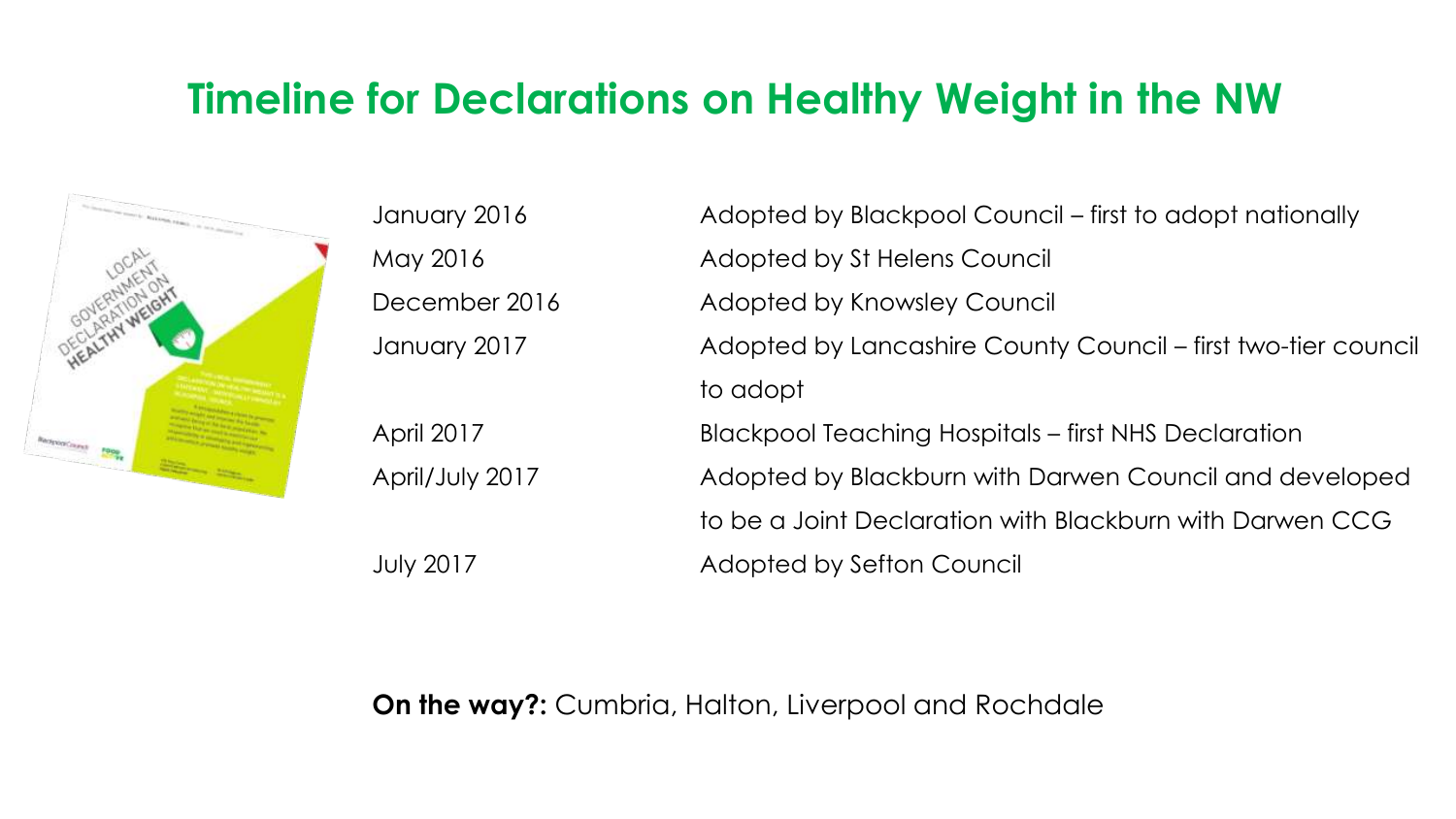## Local Declarations on Healthy Weight: What's Needed?

- **Leadership**
- **Accountability**
- **Momentum**
- **Sharing good practice**
- **Supported by local awareness campaigns**

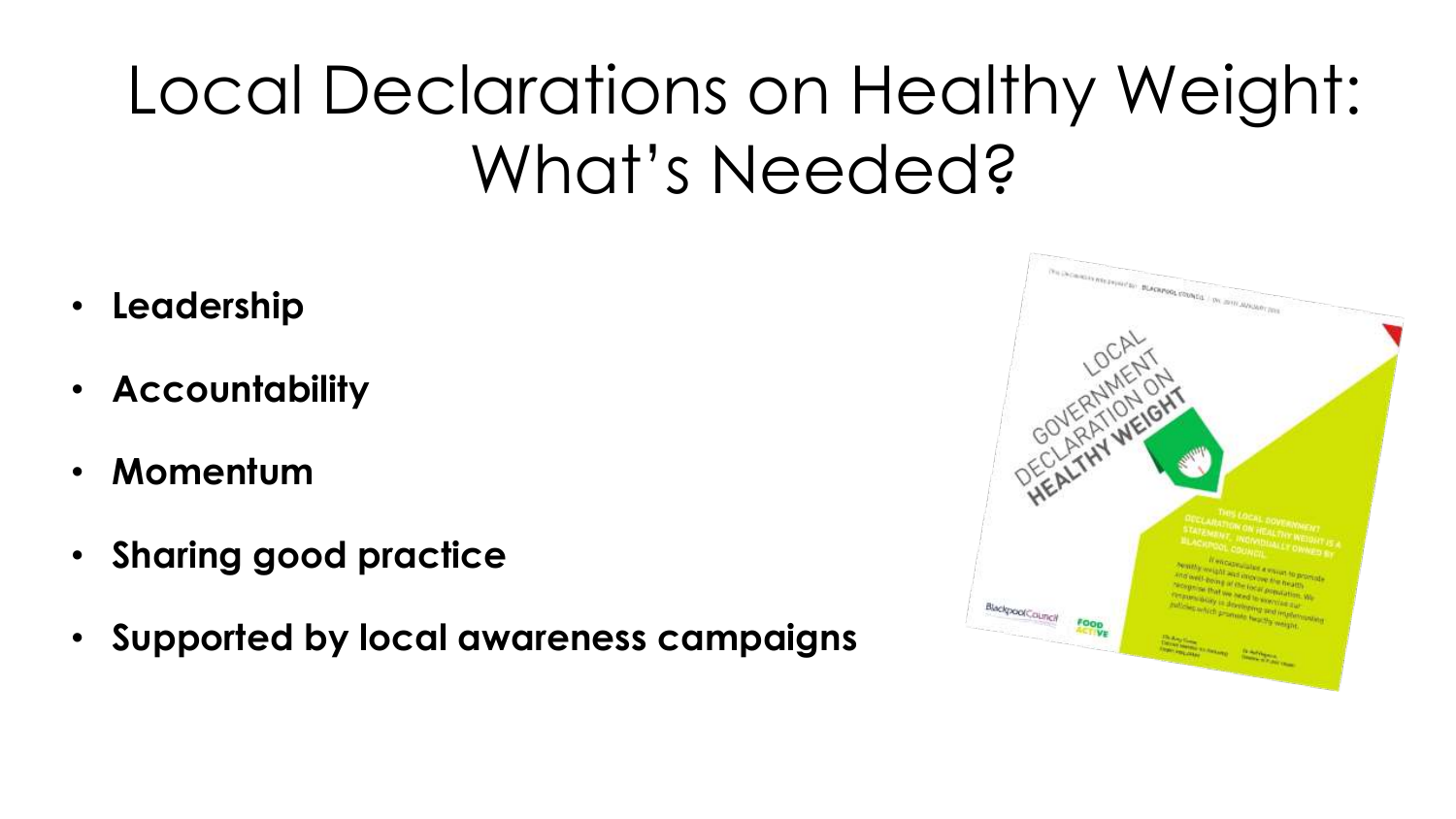### We need 'mature conversations':

**"We've recognised that a community that's unwell and reliant on lots of services is a drain on resources and a drain on the economy, so really to have a healthy, resilient population will help us with our other objective of regenerating Blackpool" Dr Arif Rajpura, Director of Public Health, Blackpool Council**

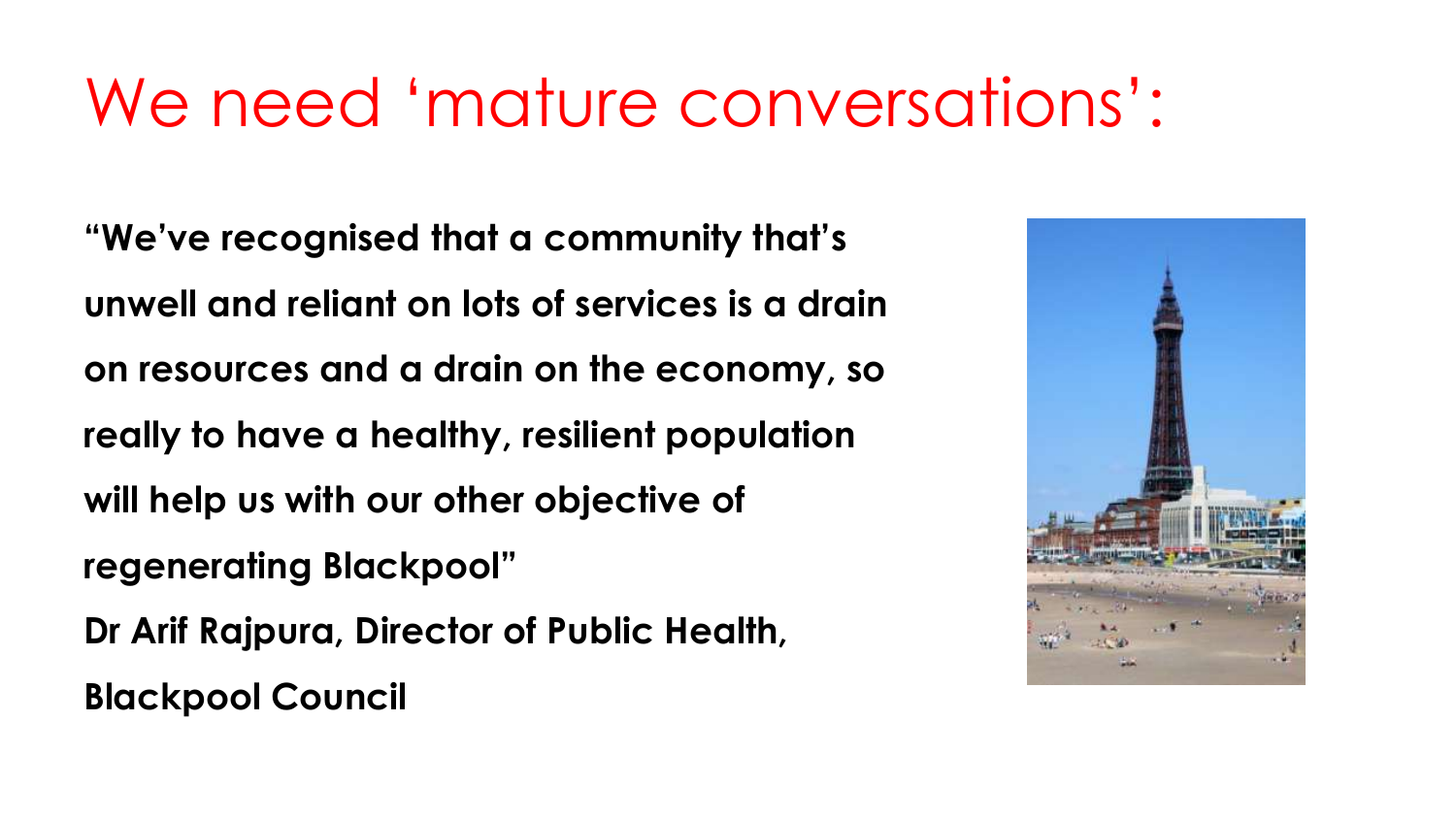





**Lancashire leading the way – from local authorities to local hospital**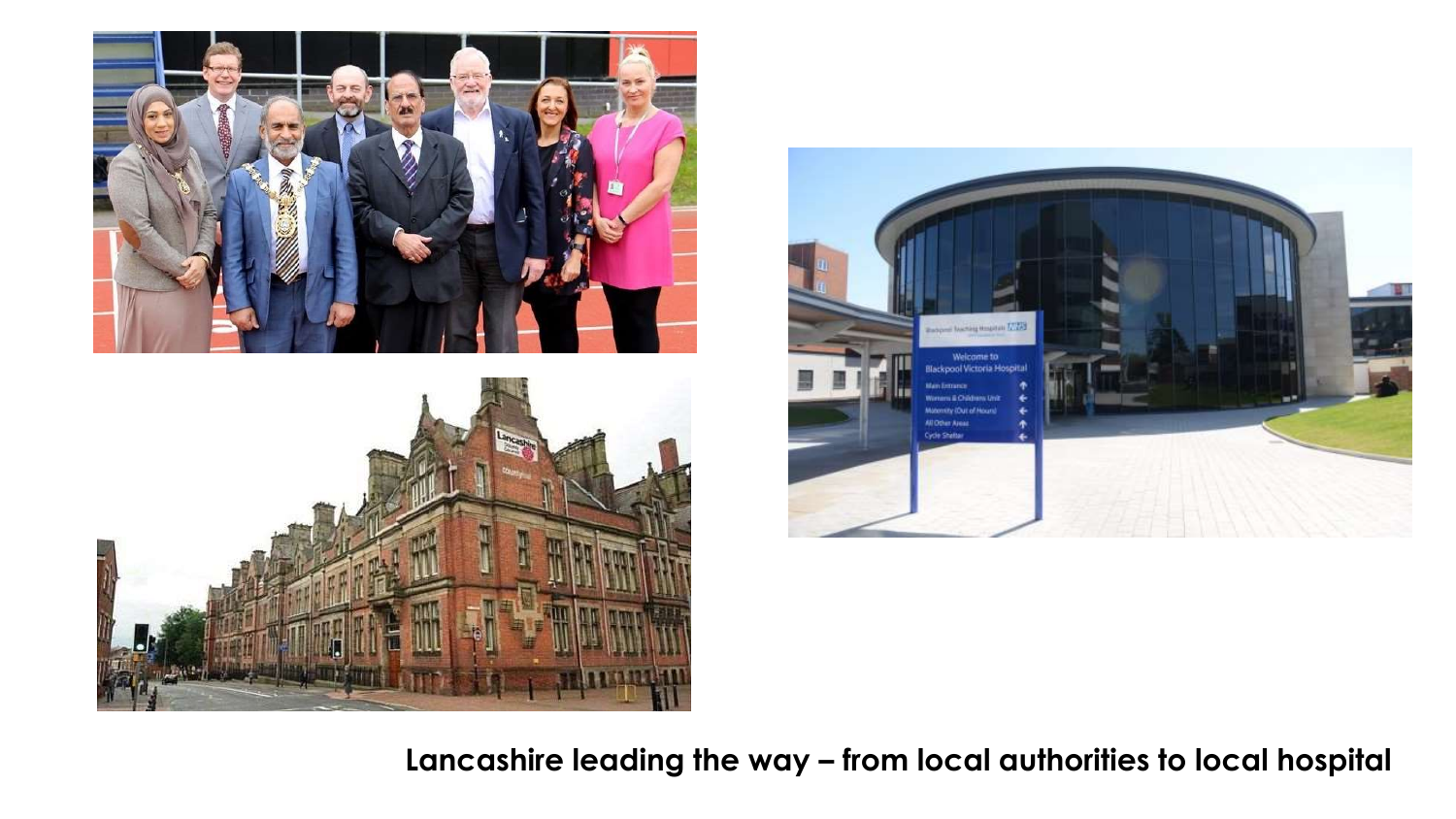

# And it's happening in hospitals:

Blackpool Teaching Hospitals will strive to;

- Review the provision of food in all buildings and venues to make the healthier choice the easier choice
- Reduce sugary drink availability
- Consider weighted / financial support for healthier catering
- Promote drinking water to improve hydration
- Ensure food provided at events and meetings includes healthier provisions
- Increase the knowledge of staff on the importance of leading a healthy lifestyle, creating a culture and ethos that supports healthy weight
- Increase the knowledge of staff on the importance of leading a healthy lifestyle, creating a culture and ethos that supports healthy weight
- Continue to promote active commuting and encourage staff to achieve the recommended exercise guidelines
- Develop a food and drink policy focusing on the Hospital Food Standards Report
- Share the agreement with Trust Executives, Blackpool Council's Public Health and Health and Wellbeing Board
- Monitor progress through the Healthier Workforce Taskforce and the Nutrition Steering **Committee**

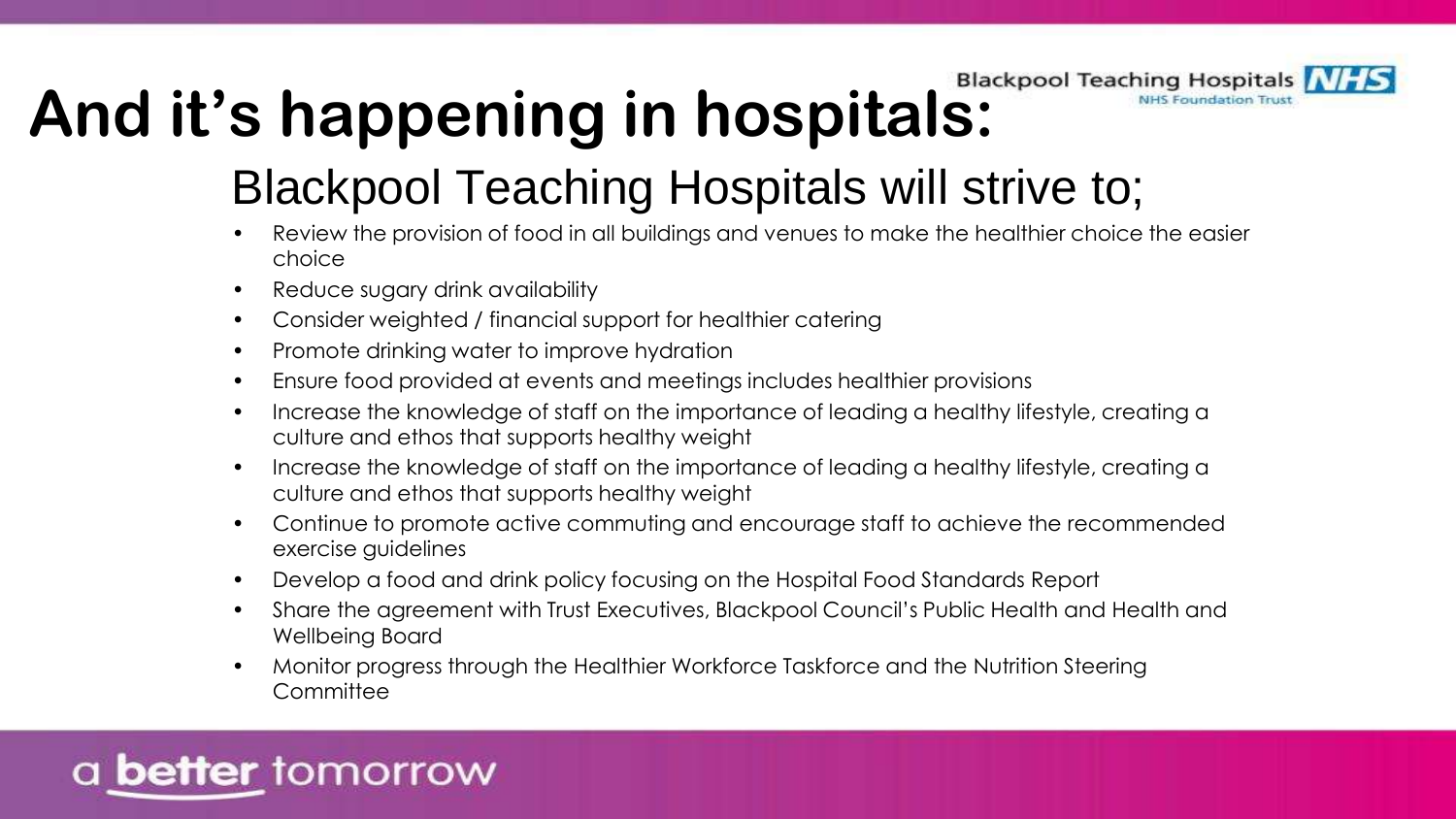#### **Sugary drinks campaigns have impact**  quip **#GULPChallenge**

Four week challenge to Give Up Loving Pop April 2017 – lots of residents engaged







give

up<br>loving

pop

Sefton Council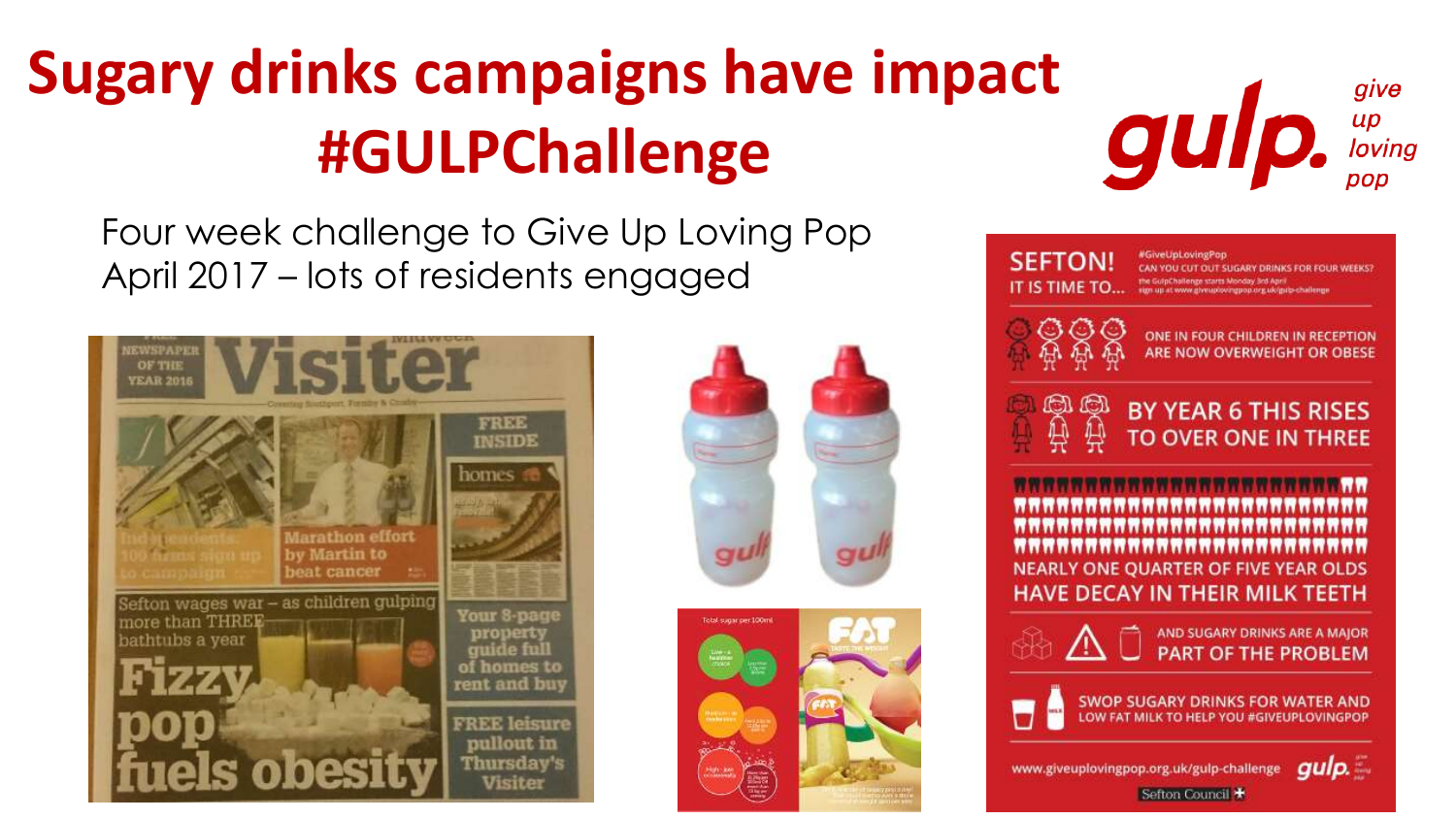## **What else is needed? Nationally**

- Food policy post-Brexit
- More action on junk food marketing
- Controls on promotions for multibuys
- Address the link between food and drink companies and sport
- Food Active will continue to support national partnerships such as the Obesity Health Alliance

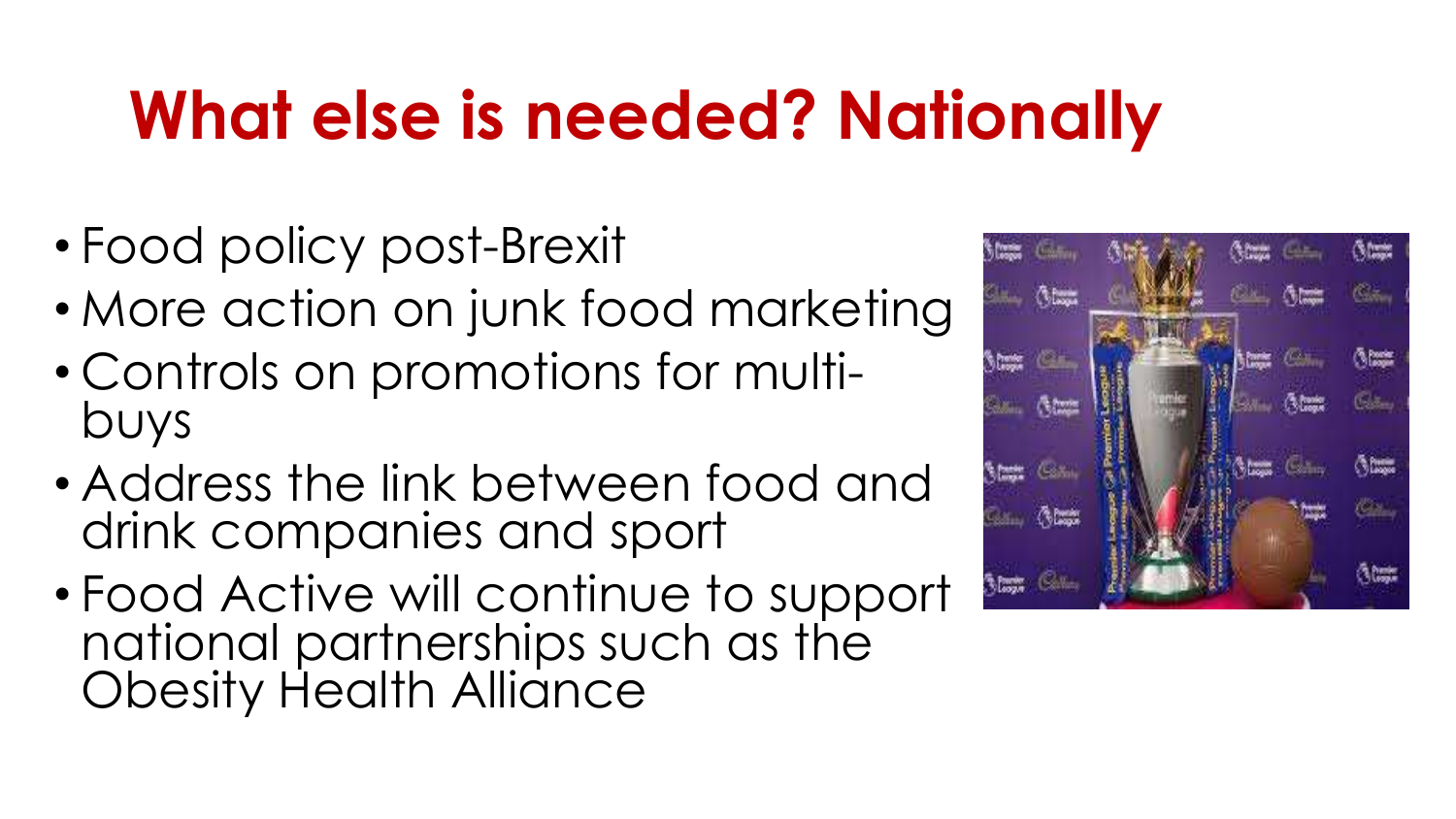## **What next? And locally?**

**BLACKPOOL LOCAL AUTHORITY** *ITION ON HEALTHY WEIGHT. EVALUATION REPORT* 



- Developing monitoring and evaluation tools
- •Regional approaches?
- More developments in the NHS
- Declarations in the private and third sectors?